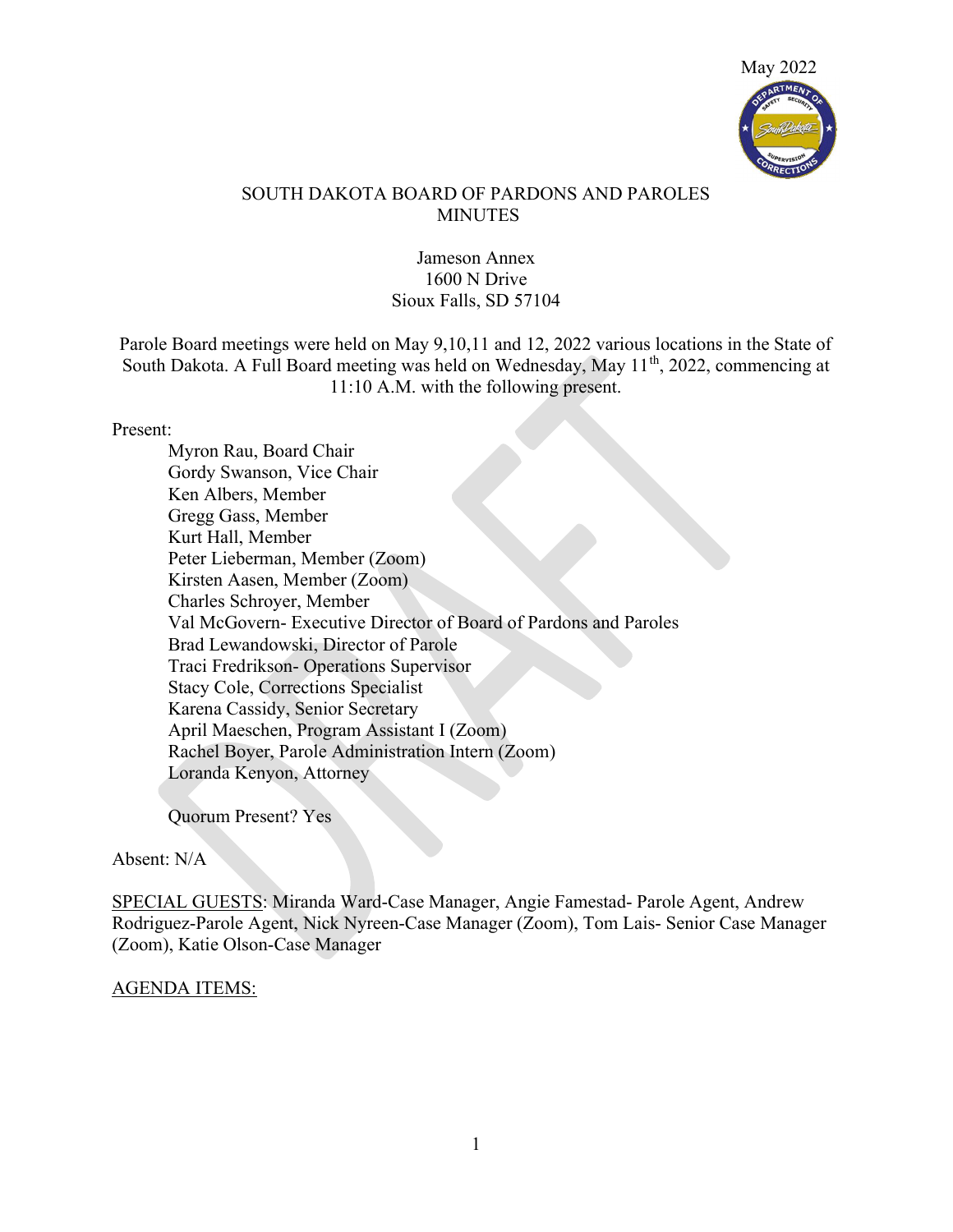

# APPEARED/REVIEWED BEFORE THE FULL BOARD (EIGHT MEMBERS) IN SIOUX FALLS WEDNESDAY, MAY 11<sup>th</sup>, 2022:

The following offender appeared before the full board for a parole case review hearing.

# Black Cloud, William

The following offender appeared before the full board for a parole case review hearing.

# Haase, Troy

Haase's current parole conditions to remain in effect. Continue parole with review in three months (August 2022) and conditions from September Board review still apply. September Conditions: continue in CTP --may utilize only pre-approved, routes to home and work only, no unauthorized calls or other contact with former or current DOC staff. Zero tolerance for any violations of parole or SOMP contract, any violation is a violation of parole. Must be chaperoned while in the community excluding work and treatment, -polygraph in 60 days

The following offender appeared before the full board for a Parole hearing. Board Member Hall made a motion to grant parole. Vice Chair Swanson seconded the motion. All board members voting aye, the motion carried.

### Garreau, Tanner

The following offender appeared before the full board for a Parole hearing. Board Member Gass made a motion to grant parole. Board Member Lieberman seconded the motion. All other board members voting aye, the motion carried.

### Romero, Gregory

\*\*\*LUNCH BREAK \*\*\* from 12:04 P.M. -12:46 P.M.

The following offender appeared before the full board for a Parole hearing. Board Member Schroyer made a motion to grant parole. Vice Chair Swanson seconded the motion with a substitute motion that *Montgomery* release to a transitional housing placement and be placed on GPS per agents' discretion. Board Members Aasen and Alberts voting nay. All other board members voting aye, the motion carried.

# Montgomery, Frederick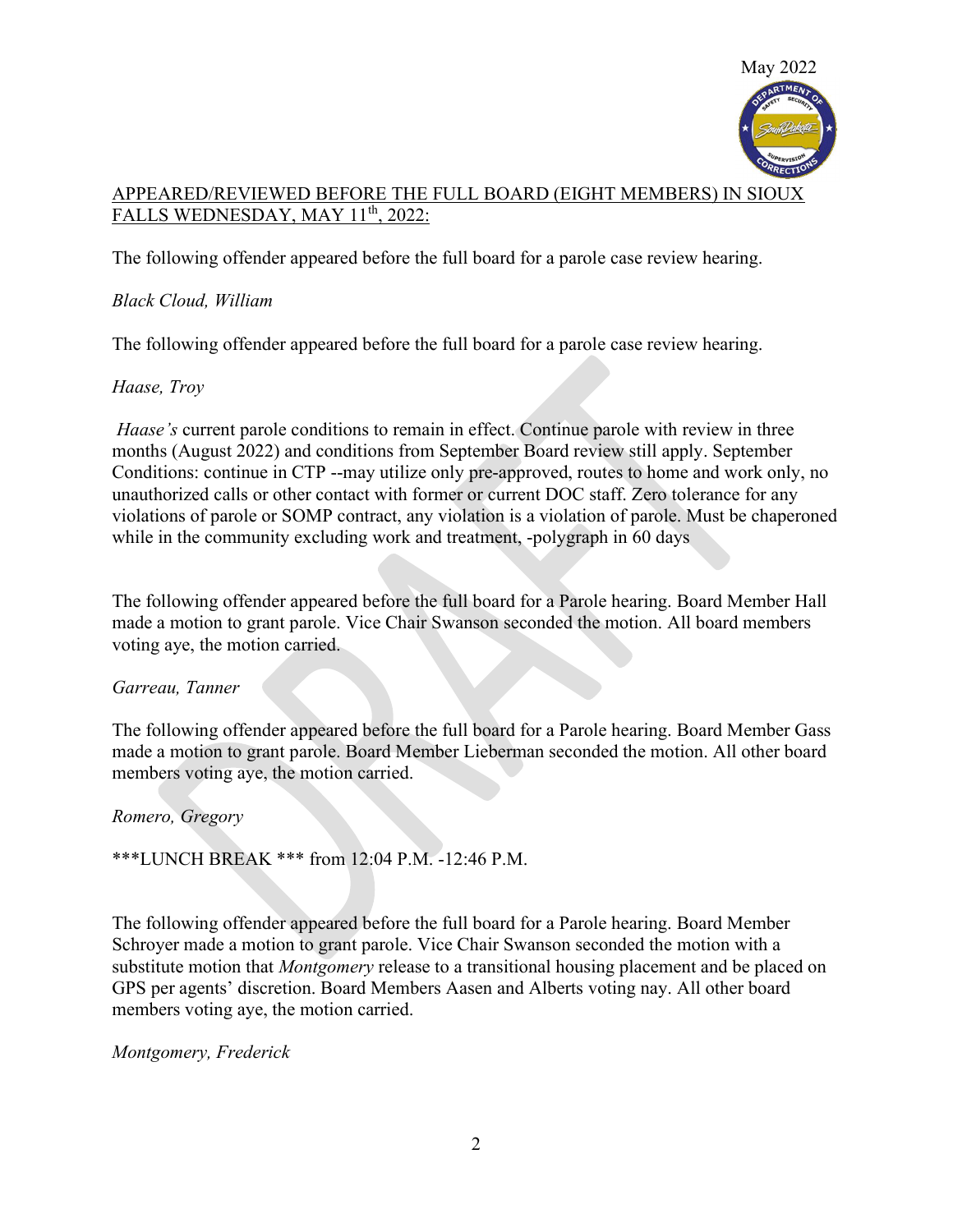

### STATE BOARD OF PARDONS AND PAROLES **MINUTES**

### Jameson Annex 1600 N Drive Sioux Falls, SD 57104

Parole Board meetings were held on May 9, 10, 11, and 12, 2022 various locations in the State of South Dakota. A Full Board meeting was held on Thursday, May  $12<sup>th</sup>$ , 2022, commencing at 8:01 AM with the following present.

Myron Rau, Board Chair Gordy Swanson, Vice Chair Ken Albers, Member Gregg Gass, Member Kurt Hall, Member Charles Schroyer, Member Peter Lieberman, Member (Zoom) Kirsten Aasen, Member (Zoom) Patricia White Horse-Carda, Member (Zoom) Val McGovern, Executive Director of Board of Pardons and Paroles Brad Lewandowski, Director of Parole Traci Fredrikson, Operations Supervisor Stacy Cole, Corrections Specialist Karena Cassidy, Senior Secretary April Maeschen, Program Assistant I (Zoom) Rachel Boyer, Corrections Senior Intern (Zoom) Kayla Stucky, Assistant Director of Field Operations Liz Effling, Corrections Specialist Loranda Keyon, Attorney

Quorum Present? Yes

#### COUNSEL PRESENT:

Attorney Alex Braun appeared on behalf of Paul Jensen.

SPECIAL GUESTS: Terry Cummings-Senior Secretary, Kim Lippincott-Senior Case Manager, Nick Nyreen-Case Manager, Miranda Ward-Case Manager, Jeff Neill- SOMP Staff, Tom Lais-Senior Case Manager, Breanna Kerr (Zoom)- Parole Secretary, Jarod Hettich-Case Manager, Tammy Johnson Dejong-Case Manager, Jerad Timmerman-Case Manager

HEARING PANELS: Panels went as planned with no changes.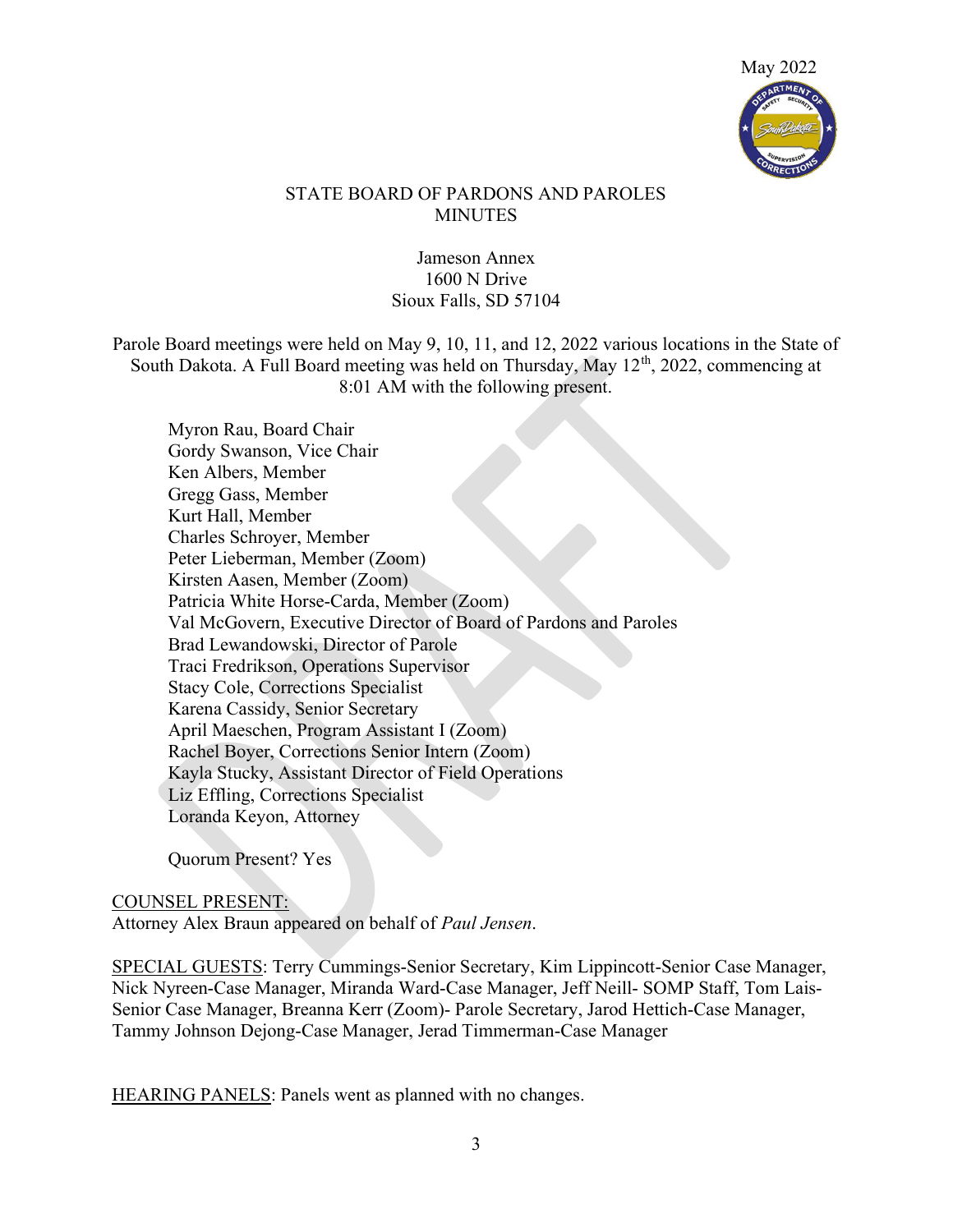

MINUTES: Board Member Schroyer made a motion to approve the minutes from the April 2022 meeting of the Board. Vice Chair Swanson seconded the motion. All members voting aye; the motion carried.

### AGENDA ITEMS:

#### APPEARED/REVIEWED BEFORE THE FULL BOARD (EIGHT MEMBERS, ONE AUXILIARY) IN SIOUX FALLS THURSDAY, May 12th, 2022:

The following offender appeared before the full board for a parole hearing. Board Member Aasen made a motion to grant parole, motion was seconded by Board Member Lieberman. A motion was made by Board Member Gass to table to motion to grant pending further discussion, Board Member Albers seconded the motion. Board Members Aasen and Lieberman voting nay, all others voting aye, the motion carried. After discussion, the original motion was activated. Board Members Aasen and Gass, Auxiliary Board Member White Horse – Carda, Vice Chair Swanson voting aye, all other members voting nay, the motion died. Board Member Albers made a motion to set the next review date out 8 months. Board Member Hall seconded the motion. Vice Chair Swanson and Board Member Gass voting nay, all others voting aye, the motion carried.

Jensen,Paul

BOARD REPORT: Director McGovern was available and updated the board on the following: Board Members Ed Ligtenberg and Rev. Patricia White Horse-Carda resigned from the board effective January 2022; Rev. White Horse-Carda's position remains unfilled. Faulk County Sheriff Kurt Hall was appointed to the board by AG Ravnsborg to fill the vacancy left by Board Member Ligtenberg. Kurt attended hearings and began training in February and was confirmed by the Senate in March. He is finishing up his new member training. The board received training on the institution's Sex Offender Management Program (SOMP) with Brenna Carlson and Dr. Kauffman on April 14.

The office received 19 pardon applications in April and hearings are being scheduled 3 months out. The governor took no clemency actions in April. There are currently 30 pardons and one commutation pending a final action from the Governor. The commutation paper review process was enhanced to include reasons for denial, board staff interviews prior to the paper review, and use of the SDMF tool during the review.

The Parole Board Office went through a restructuring in April. Corrections Specialist Val McGovern has been appointed Executive Director of the Board of Pardons and Paroles and is responsible for the following duties: Warrant issue and clear emails and NCIC entry, board minutes, board policies, board report (metrics, updates), Governor's warrants, board orders and rescindments, technology management. Director McGovern works for the board office; the remaining board staff are now considered parole administration and will continue with the functions of dispositional meetings, preparing for and scheduling discretionary, non-compliance,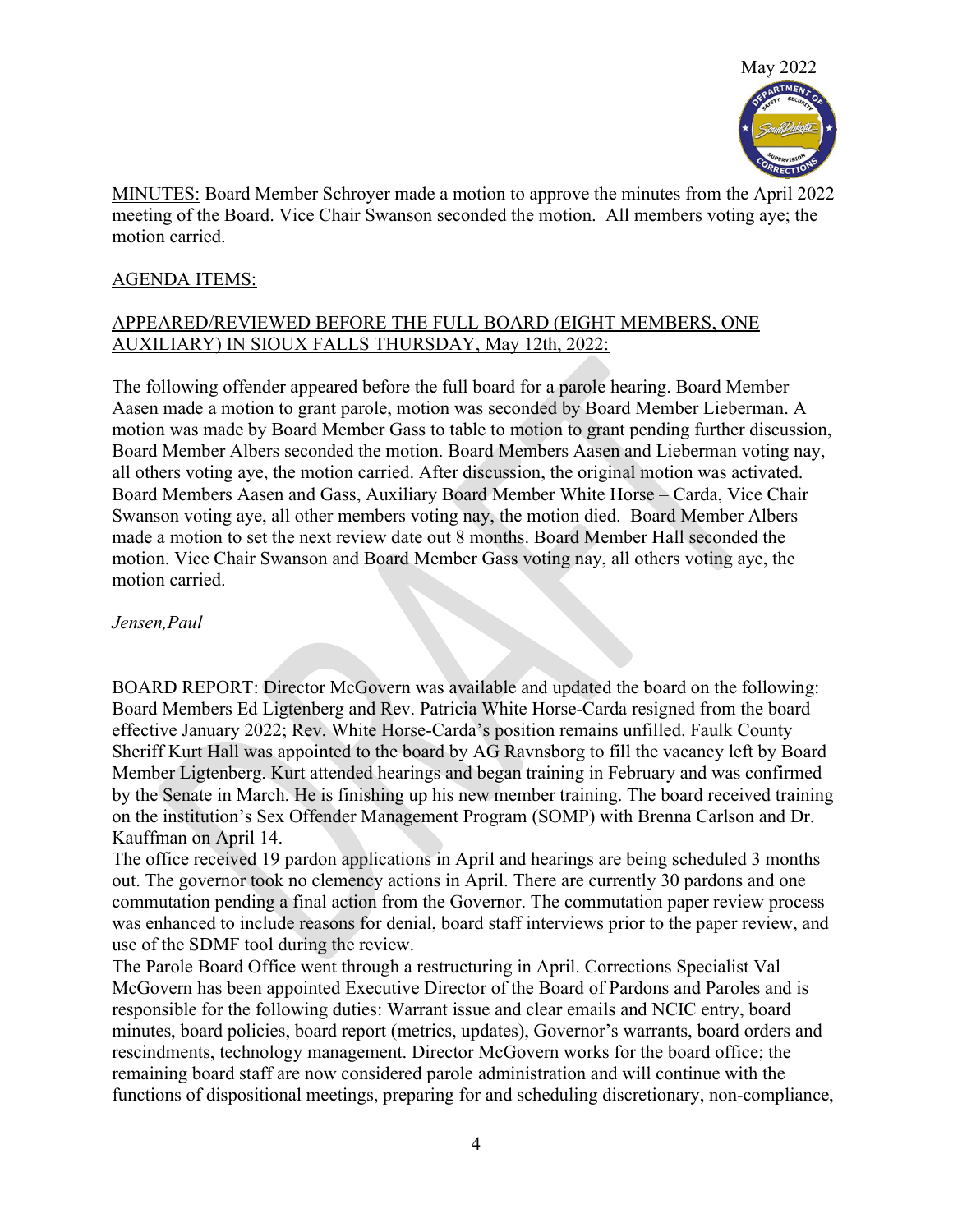

early discharge, pardon, commutation, parole violation, and appeal of parole date hearings, amongst other functions.

There has been a request by the Secretary that we develop a solid Parole Success Plan for the offenders. There will be more research completed so that we have a good product. Operations Supervisor Traci Fredrikson and Board Chair Myron Rau attended APAI conference in San Diego, CA from May 1-4<sup>th</sup>.

DIRECTOR OF FIELD SERVICES REPORT: Kayla Stucky was available and updated the board on the following personnel updates:

### Southeast Region Staff Update:

Agents utilized in the SE have a caseload average of 63.42. Agents utilized in the SE have a workload average of 95.99%. Current staffing: 2 vacant specialist positions, 1 vacant secretary position. 3 agents in training (SF); 1 secretary in training (SF); 1 agent on light duty. Austin Falor will begin his specialist duties 5/9/22 and Erin Boysen will begin her specialist duties 5/23/22. Breanna Kerr (current parole admin intern) will start as the part time secretary in the downtown office on 5/9/22. Parole agent specialists continue conducting the Moving On class. The Southeast Region supervises 15 extended confinement cases.

#### Northeast Region Staff Update:

Agents utilized in the NE Region have an average caseload of 60.73. Agents utilized in the NE have an average workload of 84.23%. Current staffing: 1 vacant agent position (Mitchell), 1 agent in training (Aberdeen). After interviewing for both the Pierre and Mitchell/Yankton position, the decision was made to hire the best applicant in Mitchell. This person would be able to affect Yankton, Mitchell, and Pierre caseloads. Therefore, the FTE that was listed in Pierre has been moved to Sioux Falls. Korey Ware will start his agent duties in the Mitchell office on 5/16/22. Firearms Instructor Doug Seim (Watertown) submitted his retirement notice, effective June 8. Interviews have occurred and a conditional offer was accepted. Juvenile Corrections Agent Thury assists with supervision of 8 cases in the Watertown office. Juvenile Corrections Agent Shawn Davis is assisting with the supervision of 7 cases in the Mitchell office. The Northeast Region supervises 12 extended confinement cases.

### West Region Staff Update:

Agents utilized in the West Region have an average caseload of 62.93. Agents utilized have an average workload of 88.56%. Current staffing: one agent in training (Rapid City). Parole agent specialists continue conducting the Moving On class. Parole Specialist Rachel Steinbauer continues to meet with offenders in the parole office weekly to go over basic life skills as well as interview skills and how to apply for jobs. The West Region supervises 14 extended confinement cases.

Break 10:51-11:15 A.M.

LEGAL ISSUES: Loranda Kenyon was available and provided the following updates for the board: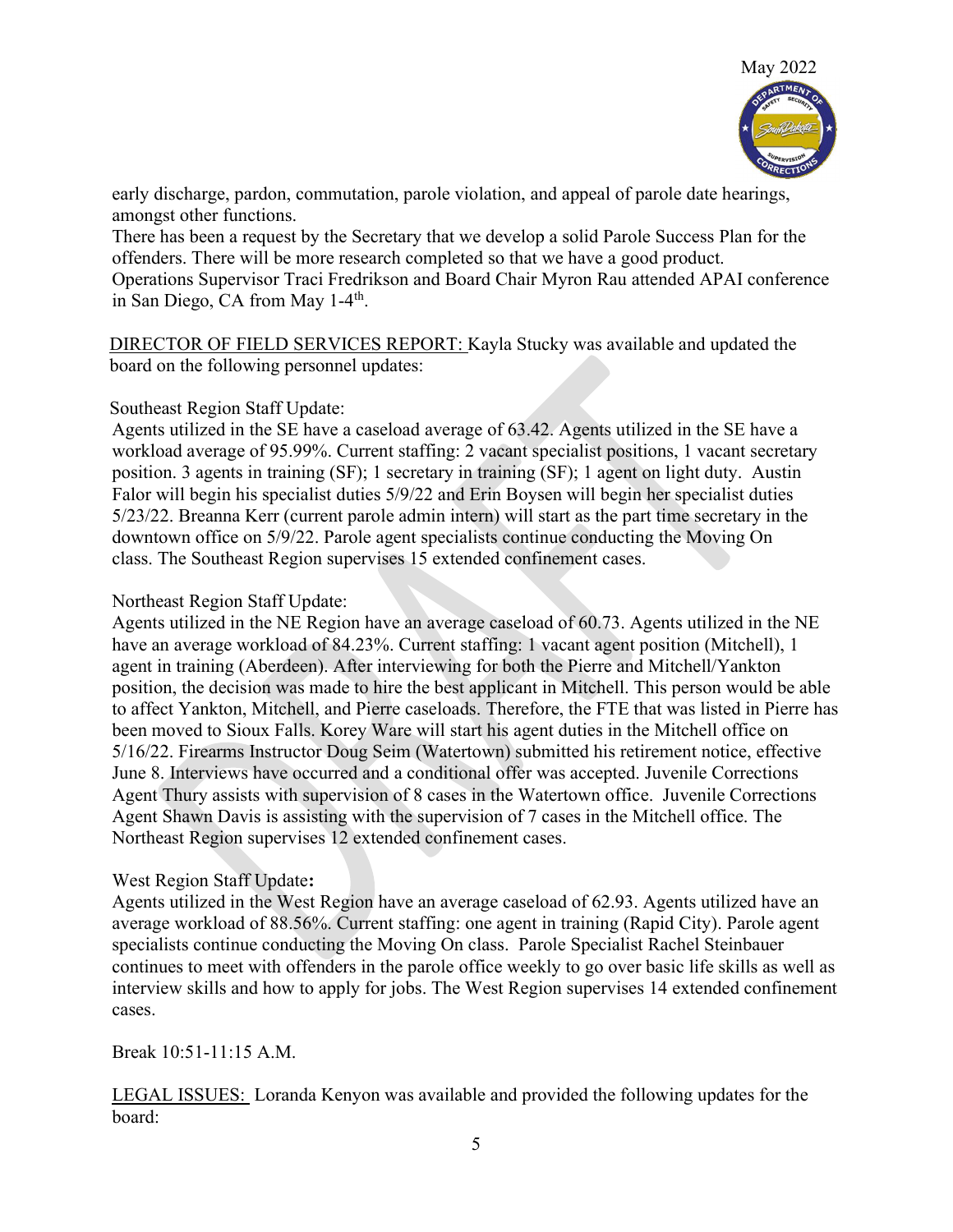

Judge Lieberman brought up on Monday that there may be an appearance of impropriety as I prosecute during contested hearings and then turn around and represent the Board, both on administrative appeals as well as other actions against the Board (and also provide legal advice and guidance to the Board). Mrs. Kenyon spoke with the Deputy Secretary about this, and he did not seem terribly concerned about this, but a meeting with the AG's office will be scheduled to discuss it further. Mrs. Kenyon updated the board on current pending appeal cases.

POLICY REVIEW: Director McGovern discussed Policy 8.1.A.7, Early Discharges, there will be a revised format and a potential change in the review period. Since the Parole Board Policy is not considered official DOC policy.

BOARD TRAINING: N/A

### RECUSALLS:

N/A

#### FULL BOARD:

The following individuals were discussed for a paper review.

*Wessels, Tyson* there was a motion made to grant parole to new  $\#50991 \& 50993$  by Board Vice Chair Swanson and seconded by Member Albers, all members voted aye, motion carried.

Glaser, Jordan there was a motion made to grant parole to #41744 by Board Member Schroyer and seconded by Member Gass, all members voted aye, motion carried.

Gill, Robbie, there was a motion made to grant 3 years partial discharge, made by Board Member Aasen, seconded by Board Member Albers, all members voted aye, motion carried.

Dalton,Thomas, there was a motion made to grant 5 years partial discharge, made by Board Member Albers and seconded by Board Member Aasen, all members voted aye, motion carried.

DECISIONS: Board Member Schroyer made a motion to ratify and affirm all decisions: Board Member Gass seconded the motion. All members voting aye; the motion carried.

ATTACHMENTS – DECISIONS: Please refer to the attached listing entitled Board Decisions for all parole violations, suspended sentence violations, non-compliance, discretionary parole, earned discharge, and rescission decisions made by the Board this month.